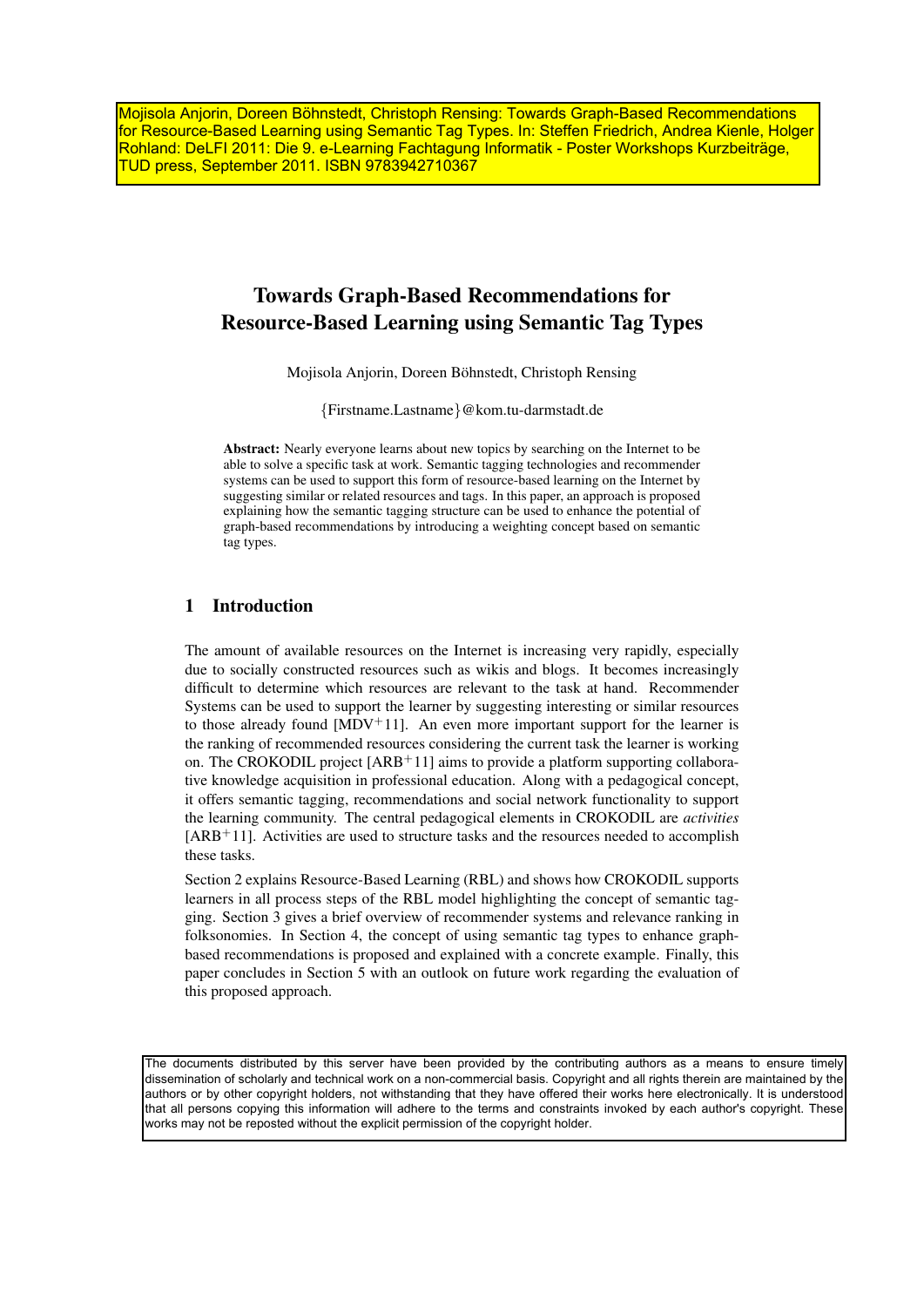# 2 Semantic Tagging in Resource-Based Learning

Resource-based learning can be described as using resources found for example on blogs, in forums, in Wikipedia or on YouTube for learning purposes [Rak96], [HH01]. Even at work, it is increasingly common to learn about job-related topics by referring to information found on the Internet. A resource-based learning model has been proposed by Böhnstedt [Böh11] (see Figure 1). In the *Planning and Reflecting* process step, the information need is determined and goals are defined. In the *Searching* process step, relevant resources are looked for, mainly on the Internet. These resources are tagged and stored in the *Annotating and Organizing* process step. The resources are then used in the *Utilization* process step to solve the aforementioned task and the results are shared with others in the *Sharing and Distributing* process step. These process steps can be executed independently of one another, they can be executed in any order and not all process steps have to be executed.



Figure 1: Resource-Based Model [Böh11]

Semantic tagging gives added meaning to tags by assigning or classifying them with a tag type [BSRS09]. CROKODIL offers five tag types: a location tag, a genre tag, a topic tag, an event tag and a person tag. In addition, CROKODIL offers activities which support the user in organizing their tasks and resources. Defining activities is seen as the starting point of each learning process. Activities are usually worked on in groups of learners. A tutor or group leader often sets the high-level activities for the group. The group then creates sub-activities which help them to organize their learning process. Users can collect resources and easily attach them to the defined activities using a Firefox add-on in CROKODIL  $[ARB<sup>+</sup>11]$ . CROKODIL offers support for all the process steps in the RBL model as described in the following example. Jonas is a public health officer in Germany and he has been asked to prepare a report for his project on the current EHEC epidemic. In the Planning and Reflecting process step of the RBL model, Jonas plans the outline of his presentation and defines what he has to learn about EHEC to write the report. As shown in Figure 2, Jonas the Activity A1 "*Prepare EHEC Report*" having some sub-activities. He creates a group for his project and invites his colleagues to join this group in CROKODIL. In the Searching process step, he searches on the Web for information about EHEC and finds the WHO website where a lot of interesting facts are given. He attaches this website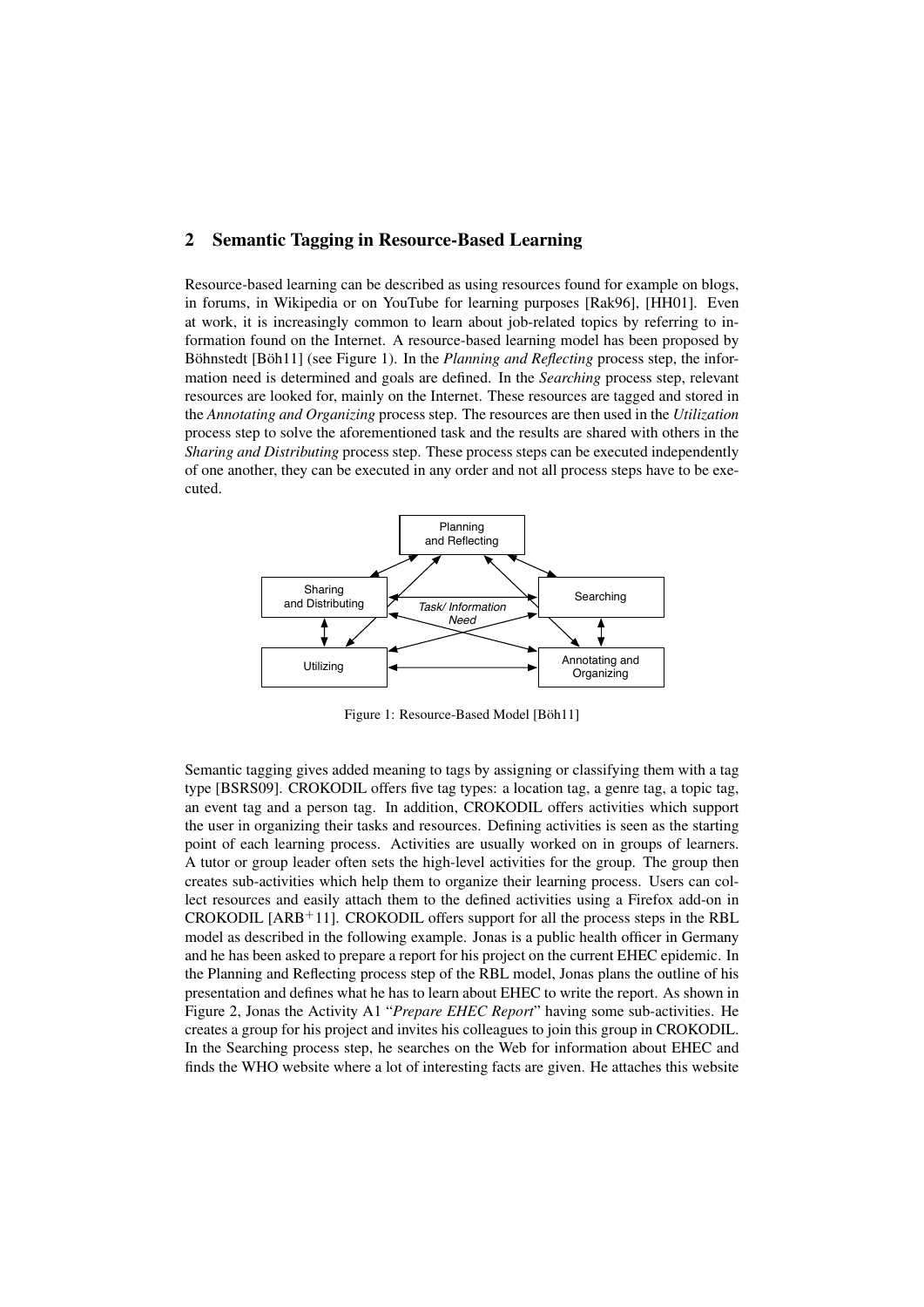as a resource to the sub-activity A1.2.1 "*How EHEC is transmitted*". In the Annotating and Organizing process step, Jonas semantically tags this resource with the topic tag "*EHEC*" and the location tag "*Germany*". These tags will help him to find this resource later on. Jonas can browse his resources and those of others on the platform. Recommendations are made to Jonas suggesting similar or related resources about EHEC from other colleagues. After Jonas has read through the resources he has collected, he then prepares the report in the Utilization process step and attaches this report to the activity with his comments. Finally, during the Sharing and Distribution process step, he chats or sends personal text messages to his colleagues on the project requesting them to review the report.

# 3 Related Work

#### 3.1 Recommender Systems

Recommender systems help to identify what is important - as well as what could be new and interesting. There are different kinds of recommender systems [JZFF11], most implementations combine different approaches to form hybrid recommender systems. Collaborativefiltering uses the ratings of users on the platform to determine which resources are important or most used or known. Graph-based recommender systems use the links between nodes to traverse the graph to find related nodes. Content based methods compare the content of items to determine the similarity or semantic relatedness between them. Knowledge based methods use external data sources such as Wikipedia to determine relationships between items. Recommender Systems have been applied to E-learning scenarios as shown in  $[MDV^+11]$ .

# 3.2 Relevance Ranking in Folksonomies

When users collaboratively attach keywords called tags to resources such as websites or blogs, a graphical structure is formed called a folksonomy. The users, resources and tags form the nodes of the graph. The relationships between these resources, users and tags such as "is tagged by" or "has a resource" form the links between the nodes in the graph. With this folksonomy structure, information about related resources or users can be inferred by traversing the links between nodes. This forms the basis for so called graphbased recommender systems [Ram11]. For example, when several users tag different resources with the same tag, this common tag could be used to connect these resources and users. One challenge here is however identifying what is important especially when the network grows to become a larger network over time, relevance ranking is proposed as a possible solution [Pet10].

Ranking can be described as a way to classify search results or in the case of recommender systems, recommendations, according to importance or relevance. There exist various graph-based approaches and algorithms for ranking in folksonomies such as FolkRank,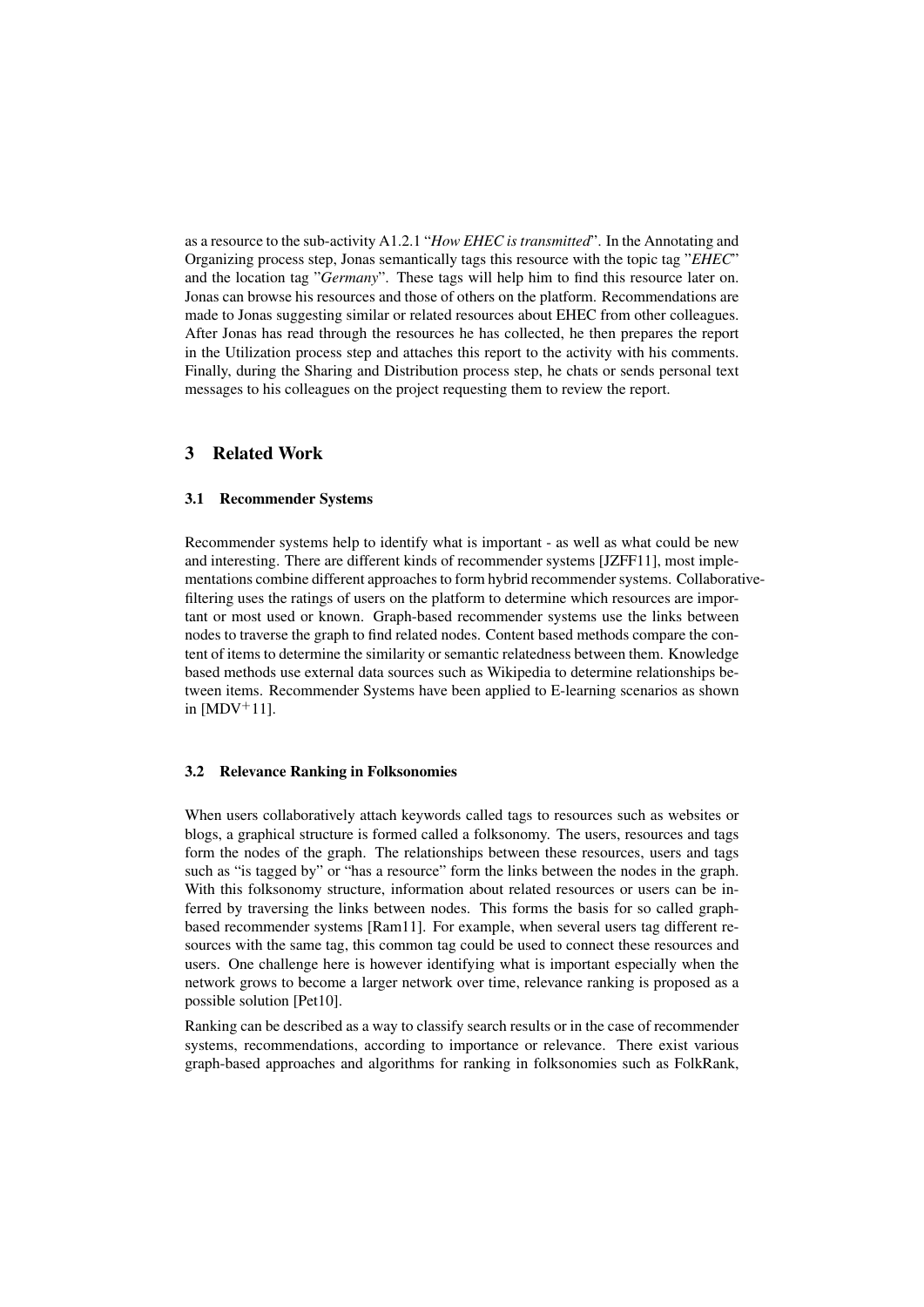SocialSimRank or SocialPageRank [HJSS06]. However, according to Peters [Pet10], there still is work to be done regarding relevance ranking in folksonomies. In this paper, a ranking approach in folksonomies is introduced considering semantic tag types.

# 4 Graph-Based Recommendations using Semantic Tag Types

Graph-based recommendations are made by traversing the links between tags, users and resources. An approach is proposed here considering the tag types in CROKODIL to determine the weights of links in the graph for relevance ranking. In collaborative filtering, the number of users tagging a resource indicates the popularity or importance of this resource. This concept could be applied to determine the weights of tag types. For example, the number of users who used the tag type "*Topic*" shows how popular or important this tag type is to the users. This could be used as a good indication for the weight of these tag types. This could then be used to determine which resources are more relevant to be recommended. The resources will therefore be weighted according to the tag types of the tags attached to the resource. For example, in the example above, Jonas could invite his colleague Katja to join the EHEC project group to help with the Activity A1 "*Prepare EHEC Report*". Considering Katja's new Activity A1, relevant resources will be recommended to her according to the weights of these resources following the approach described above.

# 4.1 Determining Tag Weights based on Semantic Tag Types

The CROKODIL tag types (genre, topic, person, location, event) can therefore be used to give weights to the resources in order to rank them. For example the tag type "*Topic*" could be given more weight than the tag type "*Event*"or "*Location*". This ranking could be explained as some tag types like "*Topic*" or "*Goal*" might have a common meaning for a group of users rather than other tag types like "*Event*" which might have a more individual meaning. In a user study [Böh11], the frequency of usage of these tag types were evaluated resulting in an ordering of these tag types as shown in Table 1 (tags with no tag type (14%) are not considered here). Corresponding weights can thus be given to each of these tag types in CROKODIL according to their frequencies of usage in Table 1 (activities will be considered as goal tags when attached to resources).

| Tag Type                                           |  |                   | Topic   Person   Goal   Event   Genre   Location |
|----------------------------------------------------|--|-------------------|--------------------------------------------------|
| Frequency of usage $\parallel$ 30% $\parallel$ 22% |  | $120\%$ 16\% 15\% | $\vert 3\%$                                      |

Table 1: Tag Types and their Frequency of Usage cf. [Böh11]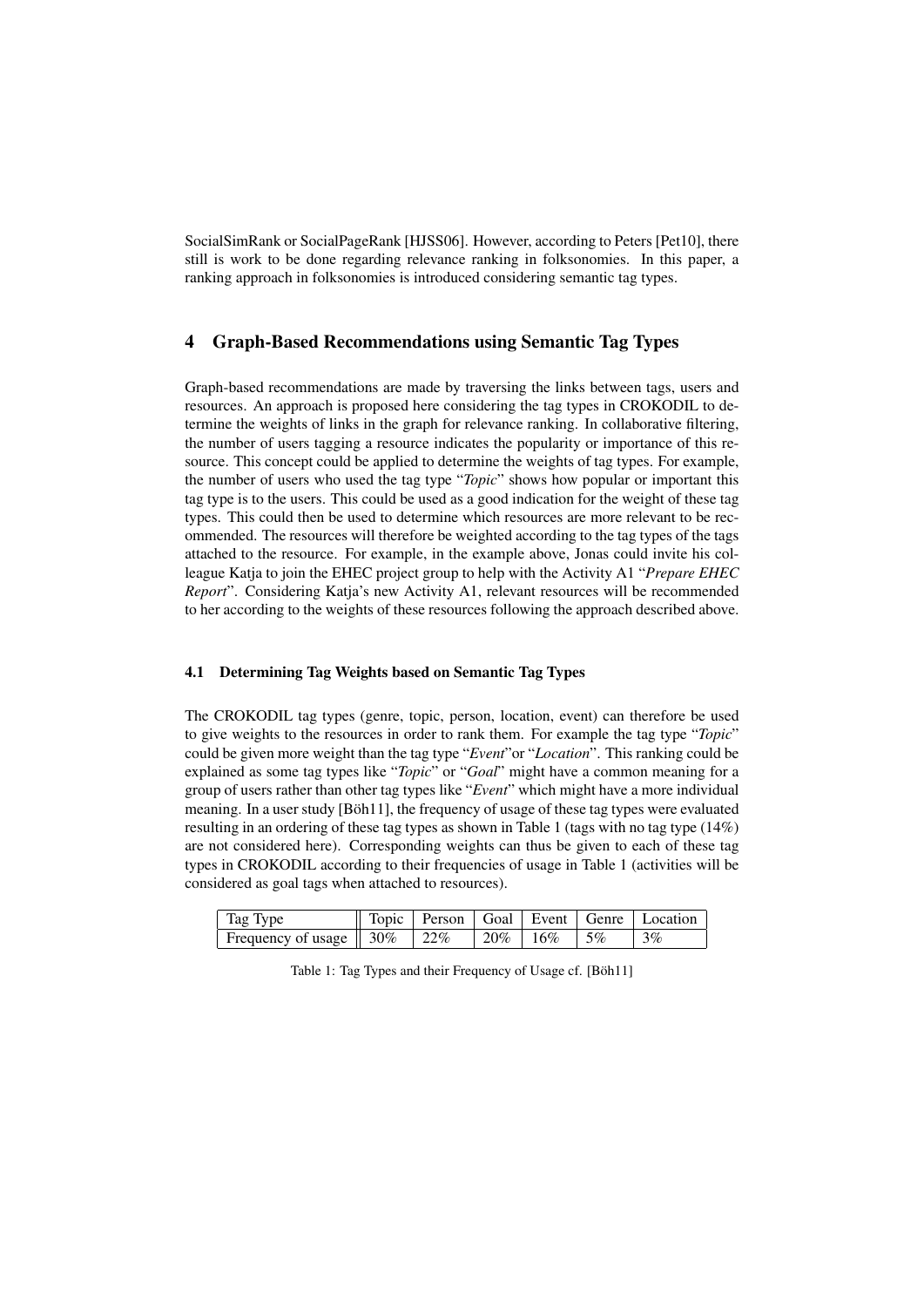#### 4.2 Determining Resource Weights based on Activity Hierarchies

CROKODIL has the concept of an activity which can be compared to the tag type "*Goal*" in Table 1, therefore activities will have the weight 0.20. Activites when attached to resources are considered as a tag type. However, activities can also be ordered in a hierarchy i.e. actvities can have sub-activities. Graph-based recommendations in CROKODIL follow the links between activities to find relevant resources. An advantage of this approach [HCZ04] is to lessen the impact of the well-known cold-start problem [JZFF11], especially at the beginning, when the platform does not yet have a lot of resources. The more links that exist between the activity under consideration and the resources in the hierarchy, the less relevant these resources get. Therefore, weights on the links between activities will reduce the overall weight of a resource (i.e. by -0.20 for every link between activities).



Figure 2: An Approach to Relevance Ranking based on Semantic Tag Types

In Figure 2, Katja as a new user has no resources yet. She will be working on Activity A1, therefore Resources 1.1 and 1.2.1 are potential recommendations. To determine which resource to rank higher, the weights  $w_T$  of the tag types and activity links from Table 1 are considered. Resource R1.1 therefore has a total weight  $w$  of 0.35 (0.05 from Tag Genre "*Blog*" + 0.30 from Tag Topic "*EHEC is not a virus*" + 0.20 from the Activity A1.1 (in this case, seen as a Goal tag) and - 0.20 for the link between A1.1 and A1). While Resource R1.2.1 has a total weight w of 0.29 (0.16 from Tag Event:"*EHEC Outbreak in Germany*"+ 0.30 from Tag Topic "*EHEC*" + 0.03 from Tag Location "*Germany*" + 0.20 for the activity A1.2.1 (seen as a Goal tag)  $-0.20$  for the link between A1.2.1 and A1.2 and  $-0.20$  for the link between A1.2 and A1. Therefore, Resource 1.1 is ranked higher than R1.2.1.